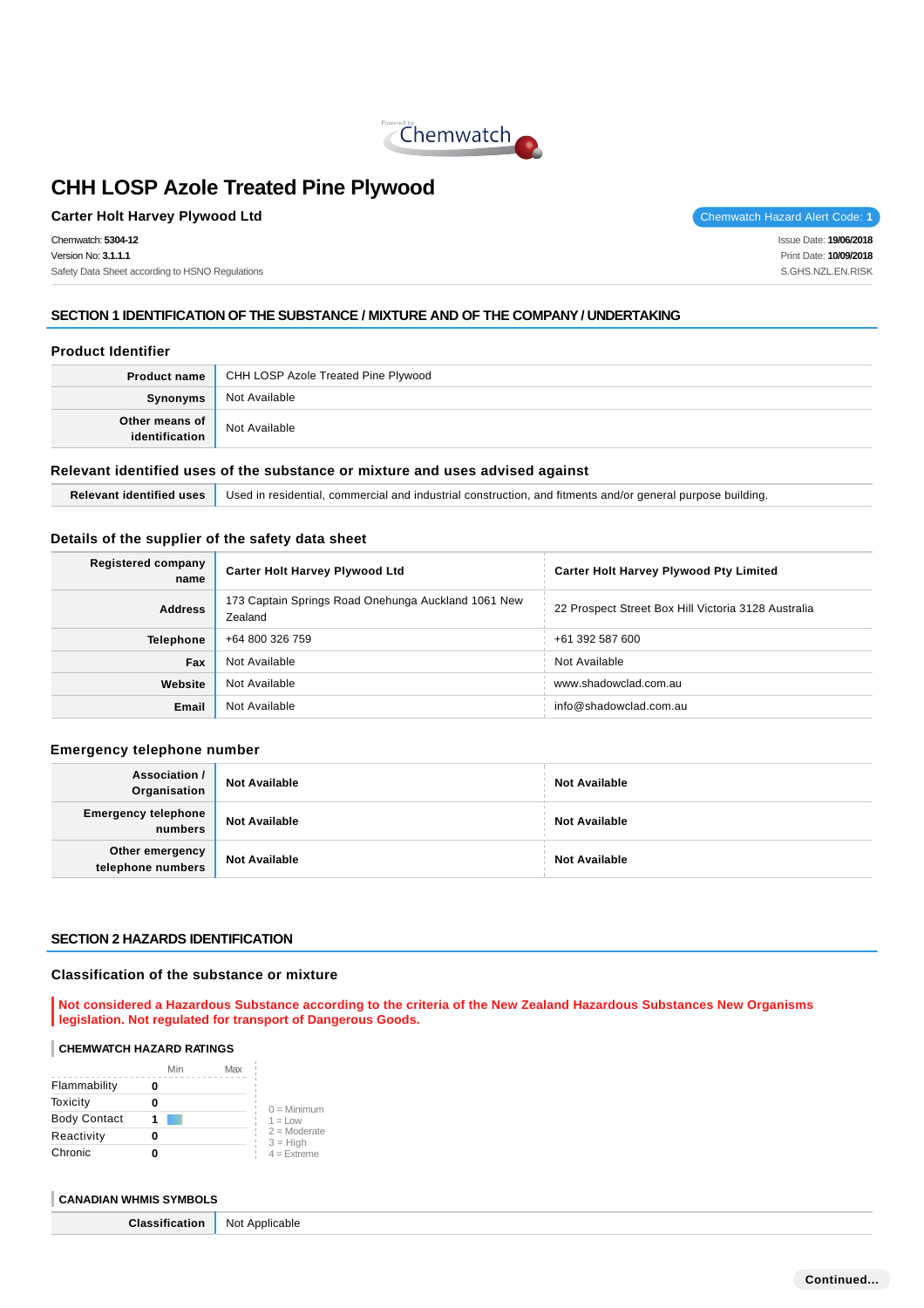| Determined by<br>Chemwatch using<br><b>GHS/HSNO criteria</b> | Not Available<br><i>*LIMITED EVIDENCE</i> |
|--------------------------------------------------------------|-------------------------------------------|
| Label elements                                               |                                           |
| Hazard pictogram(s)                                          | Not Applicable                            |
| <b>SIGNAL WORD</b>                                           | <b>NOT APPLICABLE</b>                     |

#### **Hazard statement(s)**

Not Applicable

\*LIMITED EVIDENCE

#### **Supplementary statement(s)**

Not Applicable

## **Precautionary statement(s) Prevention**

Not Applicable

## **Precautionary statement(s) Response**

Not Applicable

## **Precautionary statement(s) Storage**

Not Applicable

## **Precautionary statement(s) Disposal**

Not Applicable

#### **SECTION 3 COMPOSITION / INFORMATION ON INGREDIENTS**

#### **Substances**

See section below for composition of Mixtures

#### **Mixtures**

| <b>CAS No</b> | %[weight] | <b>Name</b>                              |
|---------------|-----------|------------------------------------------|
|               |           | wood veneer                              |
|               |           | impregnation residuals, as               |
| 40798-65-0    | Λ         | phenol/ formaldehyde polymer sodium salt |
| 107534-96-3   | $\wedge$  | tebuconazole                             |
| 60207-90-1    | Λ         | propiconazole                            |
| 52645-53-1    | Λ         | permethrin                               |
| 55406-53-6    | Λ         | 3-iodo-2-propynyl butyl carbamate        |
| 136-53-8      | $\wedge$  | 2-ethylhexanoic acid, zinc salt          |
|               |           | In use, may generate wood dust softwood  |
|               |           | THIS REPORT IS FOR TREATED PRODUCT ONLY  |

#### **SECTION 4 FIRST AID MEASURES**

#### **Description of first aid measures**

| <b>Eye Contact</b>  | ► Hazard relates to dust released by sawing, cutting, sanding, trimming or other finishing operations.<br>If this product comes in contact with eyes:<br>▶ Wash out immediately with water.<br>If irritation continues, seek medical attention.<br>▶ Removal of contact lenses after an eye injury should only be undertaken by skilled personnel. |
|---------------------|----------------------------------------------------------------------------------------------------------------------------------------------------------------------------------------------------------------------------------------------------------------------------------------------------------------------------------------------------|
| <b>Skin Contact</b> | Brush off dust.<br>In the event of abrasion or irritation of the skin seek medical attention.                                                                                                                                                                                                                                                      |
| <b>Inhalation</b>   | If dust is inhaled, remove from contaminated area.<br>Encourage patient to blow nose to ensure clear passage of breathing.<br>If irritation or discomfort persists seek medical attention.                                                                                                                                                         |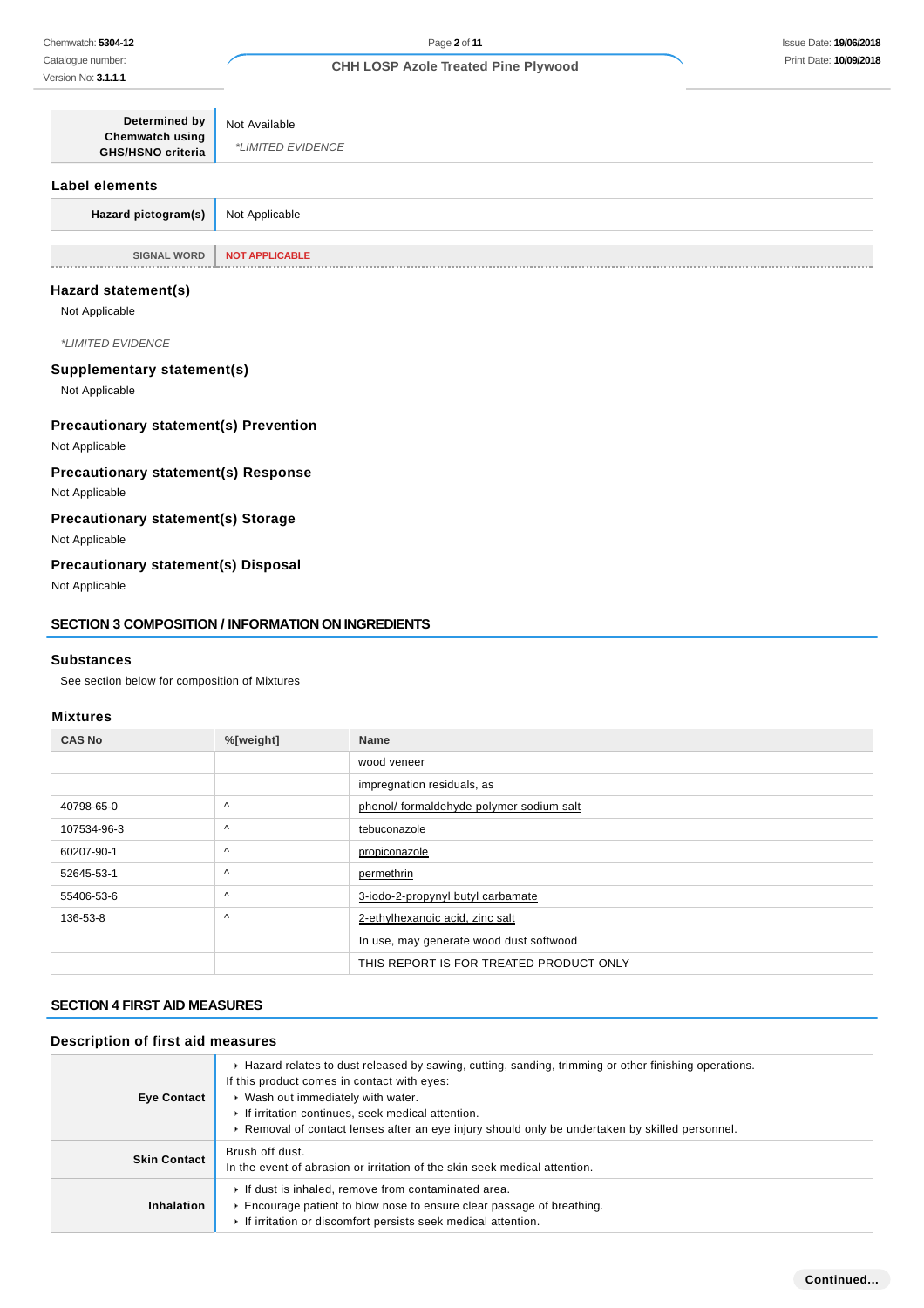**Ingestion**

Hazard relates to dust released by sawing, cutting, sanding, trimming or other finishing operations.

- **Immediately give a glass of water.** 
	- First aid is not generally required. If in doubt, contact a Poisons Information Centre or a doctor.

#### **Indication of any immediate medical attention and special treatment needed**

Treat symptomatically.

## **SECTION 5 FIREFIGHTING MEASURES**

#### **Extinguishing media**

- Water spray or fog.
- Foam.
- Dry chemical powder.
- BCF (where regulations permit).
- Carbon dioxide.

#### **Special hazards arising from the substrate or mixture**

| . Avoid exposure to excessive heat and fire. |
|----------------------------------------------|
|                                              |

#### **Advice for firefighters**

| <b>Fire Fighting</b>         | Alert Fire Brigade and tell them location and nature of hazard.<br>Use water delivered as a fine spray to control the fire and cool adjacent area.                                                                                                                                                                                                                                                                                              |
|------------------------------|-------------------------------------------------------------------------------------------------------------------------------------------------------------------------------------------------------------------------------------------------------------------------------------------------------------------------------------------------------------------------------------------------------------------------------------------------|
| <b>Fire/Explosion Hazard</b> | Combustible. Will burn if ignited.<br> Wood products do not normally constitute an explosion hazard. - Mechanical or abrasive activities which produce wood<br>dust, as a by-product, may present a severe explosion hazard if a dust cloud contacts an ignition source. [- Hot humid<br>conditions may result in spontaneous combustion of accumulated wood dust. - Partially burned or scorched wood dust can<br>explode if dispersed in air. |

#### **SECTION 6 ACCIDENTAL RELEASE MEASURES**

#### **Personal precautions, protective equipment and emergency procedures**

See section 8

#### **Environmental precautions**

See section 12

#### **Methods and material for containment and cleaning up**

| Minor Spills   Pick up. Refer to major spills.                                            |
|-------------------------------------------------------------------------------------------|
| Major Spills   Pick up. Secure load if safe to do so. Bundle/collect recoverable product. |

Personal Protective Equipment advice is contained in Section 8 of the SDS.

#### **SECTION 7 HANDLING AND STORAGE**

#### **Precautions for safe handling**

| Safe handling | Use gloves when handling product to avoid splinters. |
|---------------|------------------------------------------------------|
| $Othor$ info  | Keep drv                                             |

#### **Conditions for safe storage, including any incompatibilities**

| Suitable container      | Generally not applicable.                        |
|-------------------------|--------------------------------------------------|
| Storage incompatibility | $\triangleright$ Keep dry                        |
| +                       | $\mathbf{m}$<br>$\sqrt{2.2}$<br>+<br>+<br>٠<br>٠ |

- **X** Must not be stored together
- **0** May be stored together with specific preventions
- $-$  May be stored together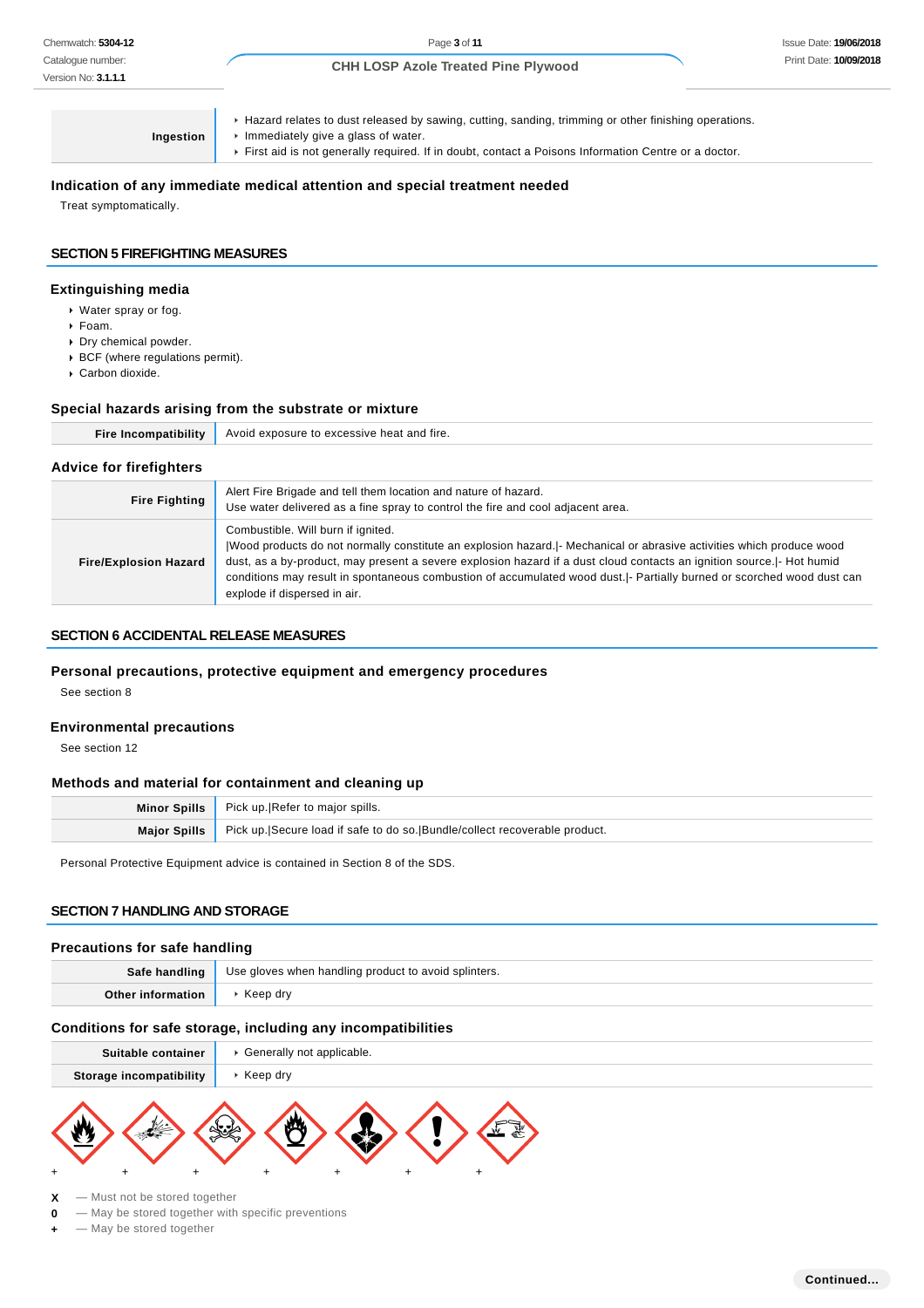#### **SECTION 8 EXPOSURE CONTROLS / PERSONAL PROTECTION**

## **Control parameters**

**OCCUPATIONAL EXPOSURE LIMITS (OEL)**

## **INGREDIENT DATA**

Not Available

## **EMERGENCY LIMITS**

| Ingredient                                  | <b>Material name</b>             | TEEL-1             |                     | TEEL-2   | TEEL-3    |
|---------------------------------------------|----------------------------------|--------------------|---------------------|----------|-----------|
| 3-iodo-2-propynyl butyl<br>carbamate        | Butyl-3-iodo-2-propynylcarbamate | $3.3 \text{ mg/m}$ |                     | 36 mg/m3 | 220 mg/m3 |
|                                             |                                  |                    |                     |          |           |
| Ingredient                                  | <b>Original IDLH</b>             |                    | <b>Revised IDLH</b> |          |           |
| phenol/ formaldehyde<br>polymer sodium salt | Not Available                    |                    | Not Available       |          |           |
| tebuconazole                                | Not Available                    |                    | Not Available       |          |           |
| propiconazole                               | Not Available                    |                    | Not Available       |          |           |
| permethrin                                  | Not Available                    |                    | Not Available       |          |           |
| 3-iodo-2-propynyl butyl<br>carbamate        | Not Available                    |                    | Not Available       |          |           |
| 2-ethylhexanoic acid, zinc<br>salt          | Not Available                    |                    | Not Available       |          |           |

## **Exposure controls**

|                                                                                 | ► Hazard relates to dust released by sawing, cutting, sanding, trimming or other finishing operations.<br>Engineering controls are used to remove a hazard or place a barrier between the worker and the hazard. Well-designed<br>engineering controls can be highly effective in protecting workers and will typically be independent of worker interactions<br>to provide this high level of protection.<br>The basic types of engineering controls are:<br>Process controls which involve changing the way a job activity or process is done to reduce the risk.<br>Enclosure and/or isolation of emission source which keeps a selected hazard "physically" away from the worker and<br>ventilation that strategically "adds" and "removes" air in the work environment. Ventilation can remove or dilute an air<br>contaminant if designed properly. The design of a ventilation system must match the particular process and chemical or<br>contaminant in use.<br>Employers may need to use multiple types of controls to prevent employee overexposure.<br>General exhaust is adequate under normal operating conditions. If risk of overexposure exists, wear SAA approved<br>respirator. Correct fit is essential to obtain adequate protection. Provide adequate ventilation in warehouse or closed<br>storage areas. Air contaminants generated in the workplace possess varying "escape" velocities which, in turn, determine<br>the "capture velocities" of fresh circulating air required to effectively remove the contaminant. |                                  |                                     |  |
|---------------------------------------------------------------------------------|-------------------------------------------------------------------------------------------------------------------------------------------------------------------------------------------------------------------------------------------------------------------------------------------------------------------------------------------------------------------------------------------------------------------------------------------------------------------------------------------------------------------------------------------------------------------------------------------------------------------------------------------------------------------------------------------------------------------------------------------------------------------------------------------------------------------------------------------------------------------------------------------------------------------------------------------------------------------------------------------------------------------------------------------------------------------------------------------------------------------------------------------------------------------------------------------------------------------------------------------------------------------------------------------------------------------------------------------------------------------------------------------------------------------------------------------------------------------------------------------------------------------------------------------------|----------------------------------|-------------------------------------|--|
|                                                                                 | Type of Contaminant:                                                                                                                                                                                                                                                                                                                                                                                                                                                                                                                                                                                                                                                                                                                                                                                                                                                                                                                                                                                                                                                                                                                                                                                                                                                                                                                                                                                                                                                                                                                            |                                  | Air Speed:                          |  |
| Appropriate engineering                                                         | solvent, vapours, degreasing etc., evaporating from tank (in still air)                                                                                                                                                                                                                                                                                                                                                                                                                                                                                                                                                                                                                                                                                                                                                                                                                                                                                                                                                                                                                                                                                                                                                                                                                                                                                                                                                                                                                                                                         |                                  | $0.25 - 0.5$ m/s<br>(50-100 f/min)  |  |
| controls                                                                        | aerosols, fumes from pouring operations, intermittent container filling, low speed conveyer<br>$0.5 - 1$ m/s<br>transfers, welding, spray drift, plating acid fumes, pickling (released at low velocity into zone of<br>(100-200 f/min.)<br>active generation)                                                                                                                                                                                                                                                                                                                                                                                                                                                                                                                                                                                                                                                                                                                                                                                                                                                                                                                                                                                                                                                                                                                                                                                                                                                                                  |                                  |                                     |  |
|                                                                                 | direct spray, spray painting in shallow booths, drum filling, conveyer loading, crusher dusts, gas<br>discharge (active generation into zone of rapid air motion)                                                                                                                                                                                                                                                                                                                                                                                                                                                                                                                                                                                                                                                                                                                                                                                                                                                                                                                                                                                                                                                                                                                                                                                                                                                                                                                                                                               | $1 - 2.5$ m/s<br>(200-500 f/min) |                                     |  |
|                                                                                 | grinding, abrasive blasting, tumbling, high speed wheel generated dusts (released at high initial<br>velocity into zone of very high rapid air motion).                                                                                                                                                                                                                                                                                                                                                                                                                                                                                                                                                                                                                                                                                                                                                                                                                                                                                                                                                                                                                                                                                                                                                                                                                                                                                                                                                                                         |                                  | $2.5 - 10$ m/s<br>(500-2000 f/min.) |  |
|                                                                                 | Within each range the appropriate value depends on:                                                                                                                                                                                                                                                                                                                                                                                                                                                                                                                                                                                                                                                                                                                                                                                                                                                                                                                                                                                                                                                                                                                                                                                                                                                                                                                                                                                                                                                                                             |                                  |                                     |  |
|                                                                                 | Lower end of the range                                                                                                                                                                                                                                                                                                                                                                                                                                                                                                                                                                                                                                                                                                                                                                                                                                                                                                                                                                                                                                                                                                                                                                                                                                                                                                                                                                                                                                                                                                                          | Upper end of the range           |                                     |  |
|                                                                                 | 1: Room air currents minimal or favourable to capture                                                                                                                                                                                                                                                                                                                                                                                                                                                                                                                                                                                                                                                                                                                                                                                                                                                                                                                                                                                                                                                                                                                                                                                                                                                                                                                                                                                                                                                                                           | 1: Disturbing room air currents  |                                     |  |
|                                                                                 | 2: Contaminants of low toxicity or of nuisance value only                                                                                                                                                                                                                                                                                                                                                                                                                                                                                                                                                                                                                                                                                                                                                                                                                                                                                                                                                                                                                                                                                                                                                                                                                                                                                                                                                                                                                                                                                       | 2: Contaminants of high toxicity |                                     |  |
|                                                                                 | 3: Intermittent, low production.                                                                                                                                                                                                                                                                                                                                                                                                                                                                                                                                                                                                                                                                                                                                                                                                                                                                                                                                                                                                                                                                                                                                                                                                                                                                                                                                                                                                                                                                                                                | 3: High production, heavy use    |                                     |  |
| 4: Large hood or large air mass in motion<br>4: Small hood - local control only |                                                                                                                                                                                                                                                                                                                                                                                                                                                                                                                                                                                                                                                                                                                                                                                                                                                                                                                                                                                                                                                                                                                                                                                                                                                                                                                                                                                                                                                                                                                                                 |                                  |                                     |  |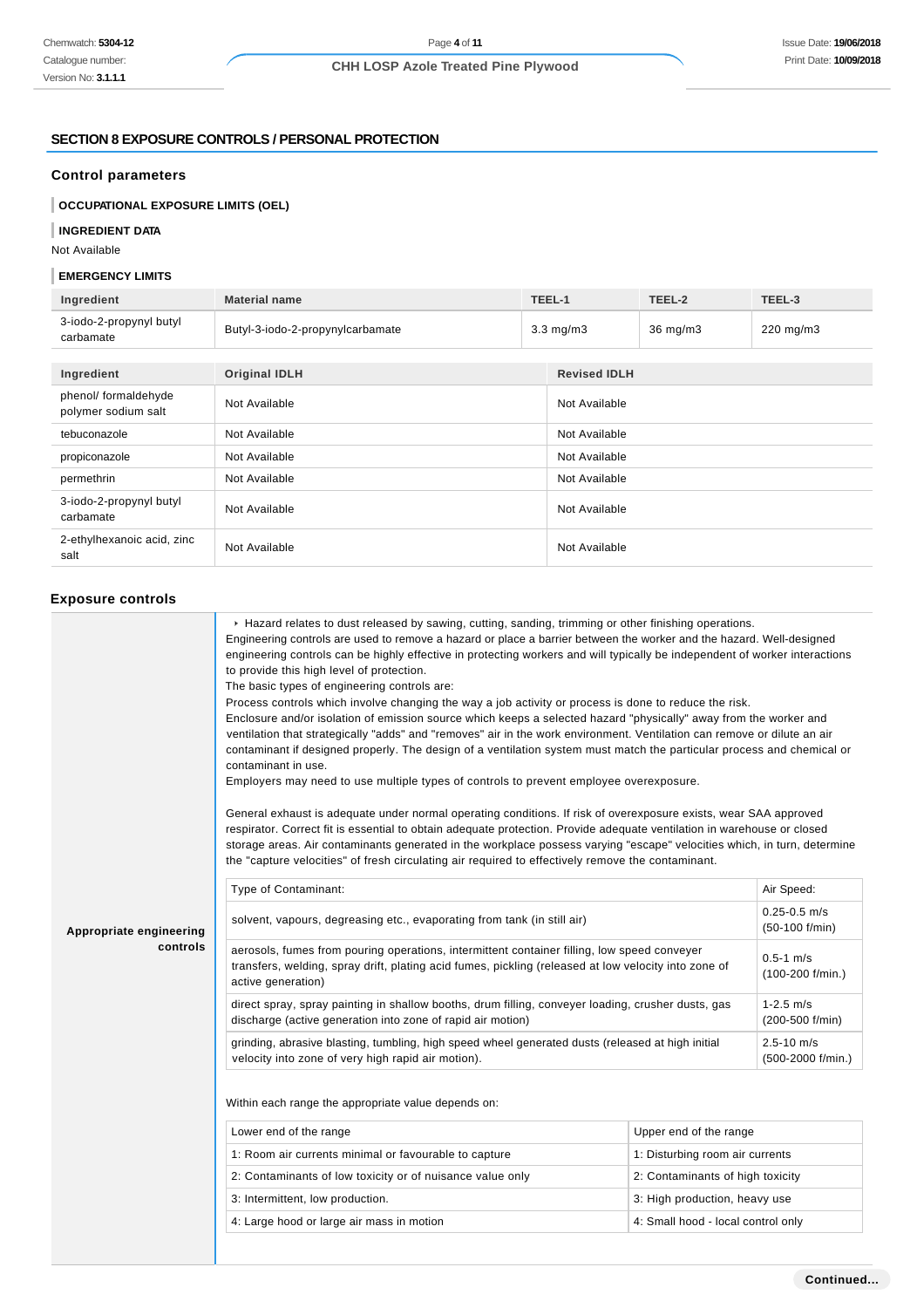Chemwatch: **5304-12** Catalogue number: Version No: **3.1.1.1**

#### **CHH LOSP Azole Treated Pine Plywood**

Simple theory shows that air velocity falls rapidly with distance away from the opening of a simple extraction pipe. Velocity generally decreases with the square of distance from the extraction point (in simple cases). Therefore the air speed at the extraction point should be adjusted, accordingly, after reference to distance from the contaminating source. The air velocity at the extraction fan, for example, should be a minimum of 1-2 m/s (200-400 f/min.) for extraction of solvents generated in a tank 2 meters distant from the extraction point. Other mechanical considerations, producing performance deficits within the extraction apparatus, make it essential that theoretical air velocities are multiplied by factors of 10 or more when extraction systems are installed or used. **Personal protection Eye and face protection** When sawing, machining or sanding use|- Safety glasses with side shields. **Skin protection** See Hand protection below **Hands/feet protection Protective gloves eg. Leather gloves or gloves with Leather facing** Safety footwear **Body protection** See Other protection below **Other protection** No special equipment needed when handling small quantities. **OTHERWISE:** ▶ Overalls. Barrier cream. Eyewash unit.

#### **Respiratory protection**

Type A-P Filter of sufficient capacity. (AS/NZS 1716 & 1715, EN 143:2000 & 149:2001, ANSI Z88 or national equivalent)

Selection of the Class and Type of respirator will depend upon the level of breathing zone contaminant and the chemical nature of the contaminant. Protection Factors (defined as the ratio of contaminant outside and inside the mask) may also be important.

| <b>Required minimum protection</b><br>factor | Maximum gas/vapour concentration present in air p.p.m. (by<br>volume) | <b>Half-face</b><br>Respirator | <b>Full-Face</b><br>Respirator |
|----------------------------------------------|-----------------------------------------------------------------------|--------------------------------|--------------------------------|
| up to 10                                     | 1000                                                                  | A-AUS / Class1 P2              |                                |
| up to 50                                     | 1000                                                                  |                                | A-AUS / Class 1 P2             |
| up to 50                                     | 5000                                                                  | Airline *                      |                                |
| up to $100$                                  | 5000                                                                  | $\overline{\phantom{a}}$       | A-2 P2                         |
| up to $100$                                  | 10000                                                                 |                                | A-3 P2                         |
| $100+$                                       |                                                                       |                                | Airline**                      |

\* - Continuous Flow \*\* - Continuous-flow or positive pressure demand

A(All classes) = Organic vapours, B AUS or B1 = Acid gasses, B2 = Acid gas or hydrogen cyanide(HCN), B3 = Acid gas or hydrogen cyanide(HCN), E = Sulfur dioxide(SO2), G = Agricultural chemicals, K = Ammonia(NH3), Hg = Mercury, NO = Oxides of nitrogen, MB = Methyl bromide, AX = Low boiling point organic compounds(below 65 degC)

Avoid generating and breathing dust.

Effective dust extraction and good ventilation is required when using cutting, shaping or sanding tools. Wear a disposable dust mask AS/NZS 1715:2009 class P1 or P2 when machining.

## **SECTION 9 PHYSICAL AND CHEMICAL PROPERTIES**

#### **Information on basic physical and chemical properties**

| Appearance                             | Plywood in all sizes, impregnated with liquid treatment; can give off white spirit odour. THIS CHEMWATCH REPORT IS<br>FOR TREATED PRODUCT ONLY. |                                                   |                |
|----------------------------------------|-------------------------------------------------------------------------------------------------------------------------------------------------|---------------------------------------------------|----------------|
|                                        |                                                                                                                                                 |                                                   |                |
| <b>Physical state</b>                  | Manufactured                                                                                                                                    | Relative density (Water =                         | $0.4 - 0.8$    |
| Odour                                  | Not Available                                                                                                                                   | <b>Partition coefficient</b><br>n-octanol / water | Not Available  |
| <b>Odour threshold</b>                 | Not Available                                                                                                                                   | <b>Auto-ignition temperature</b><br>$(^{\circ}C)$ | Not Available  |
| pH (as supplied)                       | Not Applicable                                                                                                                                  | Decomposition<br>temperature                      | Not Available  |
| Melting point / freezing<br>point (°C) | Not Applicable                                                                                                                                  | Viscosity (cSt)                                   | Not Applicable |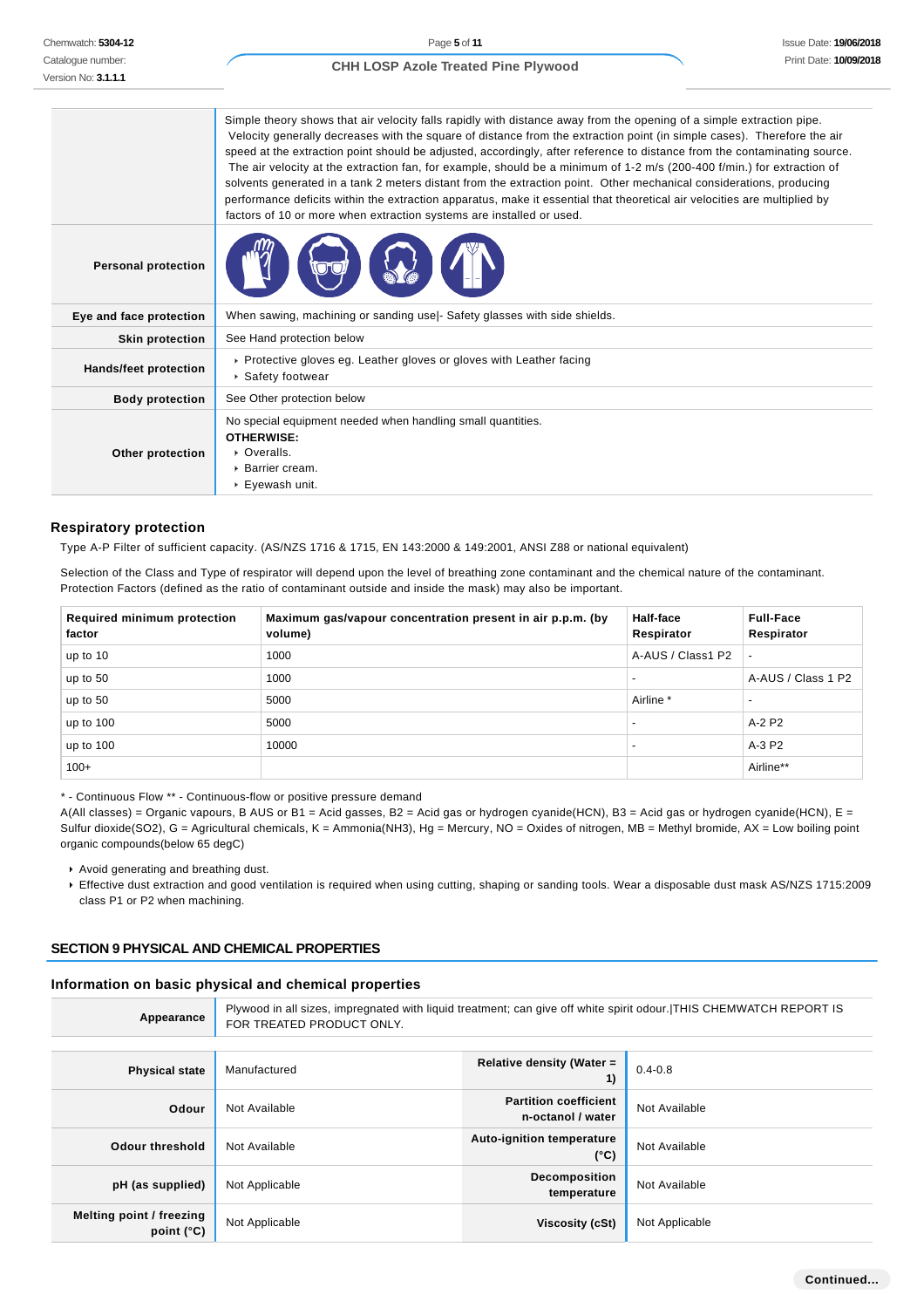f

| Initial boiling point and<br>boiling range (°C) | Not Applicable | Molecular weight (g/mol)                      | Not Applicable |
|-------------------------------------------------|----------------|-----------------------------------------------|----------------|
| Flash point $(°C)$                              | Not Applicable | <b>Taste</b>                                  | Not Available  |
| <b>Evaporation rate</b>                         | Not Applicable | <b>Explosive properties</b>                   | Not Available  |
| Flammability                                    | Not Applicable | <b>Oxidising properties</b>                   | Not Available  |
| <b>Upper Explosive Limit</b><br>(%)             | Not Available  | <b>Surface Tension (dyn/cm</b><br>or $mN/m$ ) | Not Applicable |
| <b>Lower Explosive Limit</b><br>(%)             | Not Available  | <b>Volatile Component</b><br>(%vol)           | Not Applicable |
| Vapour pressure (kPa)                           | Not Applicable | Gas group                                     | Not Available  |
| Solubility in water (g/L)                       | Immiscible     | pH as a solution (1%)                         | Not Applicable |
| Vapour density $(Air = 1)$                      | Not Applicable | VOC <sub>g</sub> /L                           | Not Applicable |

## **SECTION 10 STABILITY AND REACTIVITY**

| Reactivity                                 | See section 7                                                             |
|--------------------------------------------|---------------------------------------------------------------------------|
| <b>Chemical stability</b>                  | Product is considered stable and hazardous polymerisation will not occur. |
| Possibility of hazardous<br>reactions      | See section 7                                                             |
| <b>Conditions to avoid</b>                 | See section 7                                                             |
| Incompatible materials                     | See section 7                                                             |
| <b>Hazardous</b><br>decomposition products | See section 5                                                             |

## **SECTION 11 TOXICOLOGICAL INFORMATION**

## **Information on toxicological effects**

| <b>Inhaled</b>      | Not normally a hazard due to physical form of product.<br>Generated dust may be discomforting                                                                                                                                                                                                                                                                                                                                 |
|---------------------|-------------------------------------------------------------------------------------------------------------------------------------------------------------------------------------------------------------------------------------------------------------------------------------------------------------------------------------------------------------------------------------------------------------------------------|
| Ingestion           | Not normally a hazard due to physical form of product.<br>Considered an unlikely route of entry in commercial/industrial environments (Ingestion of sawdust may cause nausea,<br>abdominal pain, vomiting or diarrhoea.                                                                                                                                                                                                       |
| <b>Skin Contact</b> | The dust is discomforting and mildly abrasive to the skin and may cause drying of the skin, which may lead to contact<br>dermatitis.                                                                                                                                                                                                                                                                                          |
| Eye                 | The dust may produce eye discomfort causing smarting, pain and redness.                                                                                                                                                                                                                                                                                                                                                       |
| Chronic             | ► Hazard relates to dust released by sawing, cutting, sanding, trimming or other finishing operations.<br>Various woods are able to induce allergies, both of the immediate onset type in woodwork which causes a respiratory<br>syndrome, and of the delayed type which results in eczema from exposure to dusts and direct contact. Cross-reaction is<br>common.<br>Wood dust may cause skin and respiratory sensitisation. |

| <b>CHH LOSP Azole Treated</b><br><b>Pine Plywood</b> | <b>TOXICITY</b>                               | <b>IRRITATION</b>               |
|------------------------------------------------------|-----------------------------------------------|---------------------------------|
|                                                      | Not Available                                 | Not Available                   |
| phenol/ formaldehyde                                 | <b>TOXICITY</b>                               | <b>IRRITATION</b>               |
| polymer sodium salt                                  | Not Available                                 | Not Available                   |
|                                                      | <b>TOXICITY</b>                               | <b>IRRITATION</b>               |
|                                                      | dermal (rat) LD50: >5000 mg/kg <sup>[2]</sup> | Non-irritating to eyes, skin. * |
| tebuconazole                                         | Inhalation (rat) LC50: 0.371 mg/l/4H[2]       |                                 |
|                                                      | Oral (rat) LD50: 3352 mg/kg <sup>[2]</sup>    |                                 |
|                                                      | <b>TOXICITY</b>                               | <b>IRRITATION</b>               |
|                                                      | dermal (rat) LD50: >4000 mg/kg <sup>[2]</sup> | Eye (non-irritating) *          |
| propiconazole                                        | Inhalation (rat) LC50: 1.264 mg/l/4H[2]       | Skin (non-irritating) *         |
|                                                      | Oral (rat) LD50: 1517 mg/kg <sup>[2]</sup>    |                                 |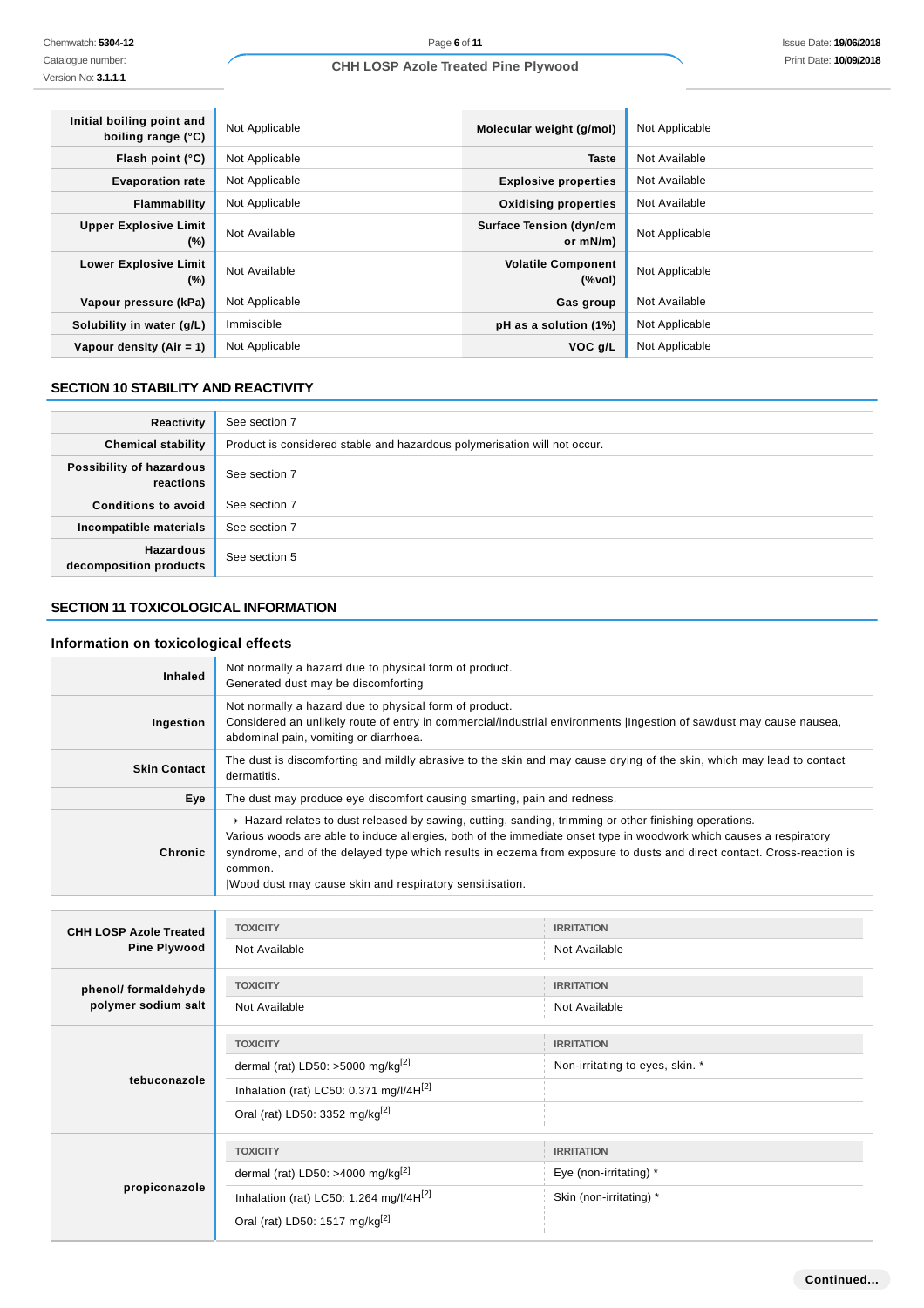Catalogue number: Version No: **3.1.1.1**

## **CHH LOSP Azole Treated Pine Plywood**

|                                      | <b>TOXICITY</b>                                                                                                                                                                                                                 | <b>IRRITATION</b>                |  |
|--------------------------------------|---------------------------------------------------------------------------------------------------------------------------------------------------------------------------------------------------------------------------------|----------------------------------|--|
| permethrin                           | dermal (rat) LD50: 1750 mg/kg $^{[2]}$                                                                                                                                                                                          | Skin (rabbit): 500 mg/24h - mild |  |
|                                      | Oral (rat) LD50: 383 mg/kg <sup>[2]</sup>                                                                                                                                                                                       |                                  |  |
|                                      | <b>TOXICITY</b>                                                                                                                                                                                                                 | <b>IRRITATION</b>                |  |
| 3-iodo-2-propynyl butyl<br>carbamate | dermal (rat) LD50: >2000 mg/kg <sup>[2]</sup>                                                                                                                                                                                   | Eye: Irritating                  |  |
|                                      | Inhalation (rat) LC50: 0.680 mg/l/4h*g[2]                                                                                                                                                                                       | Skin: Slight irritant            |  |
|                                      | Oral (rat) LD50: 1056 mg/kg <sup>[2]</sup>                                                                                                                                                                                      |                                  |  |
| 2-ethylhexanoic acid,                | <b>TOXICITY</b>                                                                                                                                                                                                                 | <b>IRRITATION</b>                |  |
| zinc salt                            | Not Available                                                                                                                                                                                                                   | Not Available                    |  |
| Legend:                              | 1. Value obtained from Europe ECHA Registered Substances - Acute toxicity 2.* Value obtained from manufacturer's SDS.<br>Unless otherwise specified data extracted from RTECS - Register of Toxic Effect of chemical Substances |                                  |  |

| <b>TEBUCONAZOLE</b>                                                                                             | (aerosol) NOEL (2 y)* for rats, 300 mg/kg diet for dogs, 100 mg/kg " for mice, 20 mg/kg " ADI 0.03 mg/kg b.w. * Toxicity<br>Class WHO III; EPA III *                                                                                                                                                                                                                                                                                                                                                                                                                                                                                                                                                                                                                                                                                                                                                                                                                                                    |         |  |
|-----------------------------------------------------------------------------------------------------------------|---------------------------------------------------------------------------------------------------------------------------------------------------------------------------------------------------------------------------------------------------------------------------------------------------------------------------------------------------------------------------------------------------------------------------------------------------------------------------------------------------------------------------------------------------------------------------------------------------------------------------------------------------------------------------------------------------------------------------------------------------------------------------------------------------------------------------------------------------------------------------------------------------------------------------------------------------------------------------------------------------------|---------|--|
| <b>PROPICONAZOLE</b>                                                                                            | No sensitisation in guinea pigs * ADI 0.04 mg/kg b.w. * Toxicity Class WHO III NOEL for dogs 50 ppm (1.9 mg/kg b.w.<br>daily) *                                                                                                                                                                                                                                                                                                                                                                                                                                                                                                                                                                                                                                                                                                                                                                                                                                                                         |         |  |
| <b>PERMETHRIN</b>                                                                                               | The material may cause skin irritation after prolonged or repeated exposure and may produce on contact skin redness,<br>swelling, the production of vesicles, scaling and thickening of the skin.<br>The substance is classified by IARC as Group 3:<br><b>NOT</b> classifiable as to its carcinogenicity to humans.<br>Evidence of carcinogenicity may be inadequate or limited in animal testing.<br>Oral (rat) LD50: 430-4000 mg/kg * Oral (mouse) LD50: 540-2960 mg/kg * cis/trans ratio: 40:60 cis/trans ratio: 20:80 ADI:<br>0.05 mg/kg for nominal cis-trans 40:60 and 25:75 isomers only                                                                                                                                                                                                                                                                                                                                                                                                        |         |  |
| 3-IODO-2-PROPYNYL<br><b>BUTYL CARBAMATE</b>                                                                     | For 3-iodo-2-propynyl butyl carbamate (IPBC):<br>Acute toxicity studies with IPBC show low toxicity except severe eye irritation. Animal testing showed that extended<br>exposure may cause decreased weight gain and increased red cell and eosinophil counts. One study showed the<br>possibility of increased breast cancer on extended contact.<br>IPBC may cause defects in bone development at very high levels. It does not reduce fertility, but it does cause reduced<br>body weight in infants. While it is toxic to the cell at high doses, it does not seem to cause mutations or genetic damage.<br>#551isofen<br>For isofenphos:<br>Isofenphos suppresses cholinesterase activity in the bloodstream. It has the potential to adversely affect the nervous<br>system. It can potentially cause abnormalities associated with toxicity to the embryo, however it has not been shown to<br>cause birth defects, mutations or cancer. It is eliminated mostly in the urine.                  |         |  |
| PHENOL/<br><b>FORMALDEHYDE</b><br><b>POLYMER SODIUM SALT &amp;</b><br>2-ETHYLHEXANOIC ACID,<br><b>ZINC SALT</b> | No significant acute toxicological data identified in literature search.                                                                                                                                                                                                                                                                                                                                                                                                                                                                                                                                                                                                                                                                                                                                                                                                                                                                                                                                |         |  |
| <b>TEBUCONAZOLE &amp;</b><br><b>PROPICONAZOLE &amp;</b><br><b>PERMETHRIN</b>                                    | [* The Pesticides Manual, Incorporating The Agrochemicals Handbook, 10th Edition, Editor Clive Tomlin, 1994,<br><b>British Crop Protection Council]</b>                                                                                                                                                                                                                                                                                                                                                                                                                                                                                                                                                                                                                                                                                                                                                                                                                                                 |         |  |
| <b>PROPICONAZOLE &amp;</b><br><b>PERMETHRIN</b>                                                                 | The following information refers to contact allergens as a group and may not be specific to this product.<br>Contact allergies quickly manifest themselves as contact eczema, more rarely as urticaria or Quincke's oedema. The<br>pathogenesis of contact eczema involves a cell-mediated (T lymphocytes) immune reaction of the delayed type. Other<br>allergic skin reactions, e.g. contact urticaria, involve antibody-mediated immune reactions. The significance of the contact<br>allergen is not simply determined by its sensitisation potential: the distribution of the substance and the opportunities for<br>contact with it are equally important. A weakly sensitising substance which is widely distributed can be a more important<br>allergen than one with stronger sensitising potential with which few individuals come into contact. From a clinical point of<br>view, substances are noteworthy if they produce an allergic test reaction in more than 1% of the persons tested. |         |  |
| <b>Acute Toxicity</b>                                                                                           | $\circledcirc$<br>Carcinogenicity                                                                                                                                                                                                                                                                                                                                                                                                                                                                                                                                                                                                                                                                                                                                                                                                                                                                                                                                                                       | O       |  |
| <b>Skin Irritation/Corrosion</b>                                                                                | $\circledcirc$<br>Reproductivity                                                                                                                                                                                                                                                                                                                                                                                                                                                                                                                                                                                                                                                                                                                                                                                                                                                                                                                                                                        | $\odot$ |  |
| <b>Serious Eye</b><br>Damage/Irritation                                                                         | $\odot$<br><b>STOT - Single Exposure</b>                                                                                                                                                                                                                                                                                                                                                                                                                                                                                                                                                                                                                                                                                                                                                                                                                                                                                                                                                                | $\odot$ |  |
| <b>Respiratory or Skin</b><br>sensitisation                                                                     | <b>STOT - Repeated</b><br>$\odot$<br><b>Exposure</b>                                                                                                                                                                                                                                                                                                                                                                                                                                                                                                                                                                                                                                                                                                                                                                                                                                                                                                                                                    | $\odot$ |  |
| <b>Mutagenicity</b>                                                                                             | $\circledcirc$<br><b>Aspiration Hazard</b>                                                                                                                                                                                                                                                                                                                                                                                                                                                                                                                                                                                                                                                                                                                                                                                                                                                                                                                                                              | $\odot$ |  |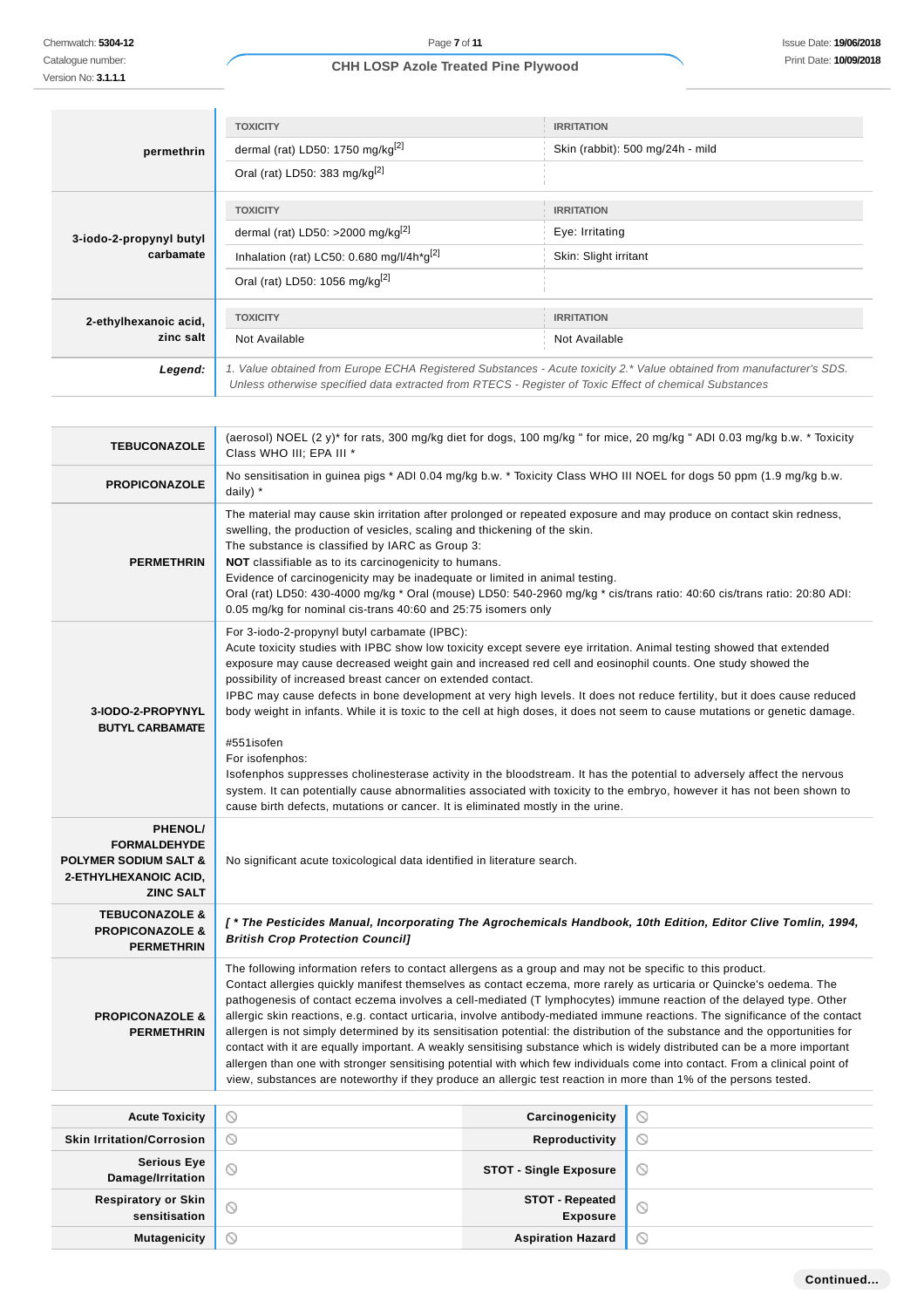Version No: **3.1.1.1**

## **CHH LOSP Azole Treated Pine Plywood**

**Legend:**  $\blacktriangleright$  - Data available but does not fill the criteria for classification

 $\blacktriangleright$  – Data available to make classification

 $\bigcirc$  – Data Not Available to make classification

## **SECTION 12 ECOLOGICAL INFORMATION**

## **Toxicity**

|                                                      | <b>ENDPOINT</b>         | <b>TEST DURATION (HR)</b> | <b>SPECIES</b>                                                                                                                                                                                                                                                                                                                                             | VALUE                   | <b>SOURCE</b>           |
|------------------------------------------------------|-------------------------|---------------------------|------------------------------------------------------------------------------------------------------------------------------------------------------------------------------------------------------------------------------------------------------------------------------------------------------------------------------------------------------------|-------------------------|-------------------------|
| <b>CHH LOSP Azole Treated</b><br><b>Pine Plywood</b> | <b>Not</b><br>Available | Not Available             | Not Available                                                                                                                                                                                                                                                                                                                                              | <b>Not</b><br>Available | <b>Not</b><br>Available |
|                                                      | <b>ENDPOINT</b>         | <b>TEST DURATION (HR)</b> | <b>SPECIES</b>                                                                                                                                                                                                                                                                                                                                             | VALUE                   | <b>SOURCE</b>           |
| phenol/ formaldehyde<br>polymer sodium salt          | Not<br>Available        | Not Available             | Not Available                                                                                                                                                                                                                                                                                                                                              | Not<br>Available        | Not<br>Available        |
|                                                      | <b>ENDPOINT</b>         | <b>TEST DURATION (HR)</b> | <b>SPECIES</b>                                                                                                                                                                                                                                                                                                                                             | VALUE                   | <b>SOURCE</b>           |
|                                                      | <b>LC50</b>             | 96                        | Fish                                                                                                                                                                                                                                                                                                                                                       | $4.4$ mg/L              |                         |
| tebuconazole                                         | EC50                    | 48                        | Crustacea                                                                                                                                                                                                                                                                                                                                                  | $4.0$ mg/L              | $\overline{4}$          |
|                                                      | EC50                    | 96                        | Algae or other aquatic plants                                                                                                                                                                                                                                                                                                                              | 1.45mg/L                | 4                       |
|                                                      | <b>ENDPOINT</b>         | <b>TEST DURATION (HR)</b> | <b>SPECIES</b>                                                                                                                                                                                                                                                                                                                                             | VALUE                   | <b>SOURCE</b>           |
|                                                      | <b>LC50</b>             | 96                        | Fish                                                                                                                                                                                                                                                                                                                                                       | 0.83mg/L                | $\overline{4}$          |
| propiconazole                                        | <b>EC50</b>             | 48                        | Crustacea                                                                                                                                                                                                                                                                                                                                                  | $3.2$ mg/L              | $\overline{4}$          |
|                                                      | EC50                    | 72                        | Algae or other aquatic plants                                                                                                                                                                                                                                                                                                                              | $0.0008$ mg/L           | 4                       |
|                                                      | <b>NOEC</b>             | 96                        | Crustacea                                                                                                                                                                                                                                                                                                                                                  | $0.5$ mg/L              | $\overline{4}$          |
|                                                      | <b>ENDPOINT</b>         | <b>TEST DURATION (HR)</b> | <b>SPECIES</b>                                                                                                                                                                                                                                                                                                                                             | VALUE                   | <b>SOURCE</b>           |
|                                                      | LC50                    | 96                        | Fish                                                                                                                                                                                                                                                                                                                                                       | 0.00062mg/L             | $\overline{4}$          |
|                                                      | <b>EC50</b>             | 48                        | Crustacea                                                                                                                                                                                                                                                                                                                                                  | 0.000112mg/L            | $\overline{4}$          |
| permethrin                                           | EC50                    | 96                        | Algae or other aquatic plants                                                                                                                                                                                                                                                                                                                              | $0.068$ mg/L            | 4                       |
|                                                      | <b>BCFD</b>             | 24                        | Algae or other aquatic plants                                                                                                                                                                                                                                                                                                                              | 1mg/L                   | $\overline{4}$          |
|                                                      | <b>NOEC</b>             | 96                        | Crustacea                                                                                                                                                                                                                                                                                                                                                  | 0.000025mg/L            | 4                       |
|                                                      | <b>ENDPOINT</b>         | <b>TEST DURATION (HR)</b> | <b>SPECIES</b>                                                                                                                                                                                                                                                                                                                                             | VALUE                   | <b>SOURCE</b>           |
| 3-iodo-2-propynyl butyl                              | <b>LC50</b>             | 96                        | Fish                                                                                                                                                                                                                                                                                                                                                       | 0.067mg/L               | $\overline{4}$          |
| carbamate                                            | <b>EC50</b>             | 48                        | Crustacea                                                                                                                                                                                                                                                                                                                                                  | $0.04$ mg/L             | 5                       |
|                                                      | <b>NOEC</b>             | 48                        | Crustacea                                                                                                                                                                                                                                                                                                                                                  | $< 0.01$ mg/L           | 4                       |
|                                                      | <b>ENDPOINT</b>         | <b>TEST DURATION (HR)</b> | <b>SPECIES</b>                                                                                                                                                                                                                                                                                                                                             | <b>VALUE</b>            | <b>SOURCE</b>           |
| 2-ethylhexanoic acid,                                | <b>LC50</b>             | 96                        | Fish                                                                                                                                                                                                                                                                                                                                                       | 0.439mg/L               | $\overline{2}$          |
| zinc salt                                            | EC50                    | 48                        | Crustacea                                                                                                                                                                                                                                                                                                                                                  | 1.4mg/L                 | $\overline{c}$          |
|                                                      | <b>NOEC</b>             | 72                        | Algae or other aquatic plants                                                                                                                                                                                                                                                                                                                              | 0.0049mg/L              | 2                       |
| Legend:                                              |                         |                           | Extracted from 1. IUCLID Toxicity Data 2. Europe ECHA Registered Substances - Ecotoxicological Information - Aquatic<br>Toxicity 3. EPIWIN Suite V3.12 (QSAR) - Aquatic Toxicity Data (Estimated) 4. US EPA, Ecotox database - Aquatic Toxicity<br>Data 5. ECETOC Aquatic Hazard Assessment Data 6. NITE (Japan) - Bioconcentration Data 7. METI (Japan) - |                         |                         |

Bioconcentration Data 8. Vendor Data

Although treated, the solid wood will decay on ground contact.

## **Persistence and degradability**

| Ingredient                           | Persistence: Water/Soil | Persistence: Air |
|--------------------------------------|-------------------------|------------------|
| tebuconazole                         | <b>HIGH</b>             | <b>HIGH</b>      |
| permethrin                           | <b>HIGH</b>             | <b>HIGH</b>      |
| 3-iodo-2-propynyl butyl<br>carbamate | <b>HIGH</b>             | <b>HIGH</b>      |

## **Bioaccumulative potential**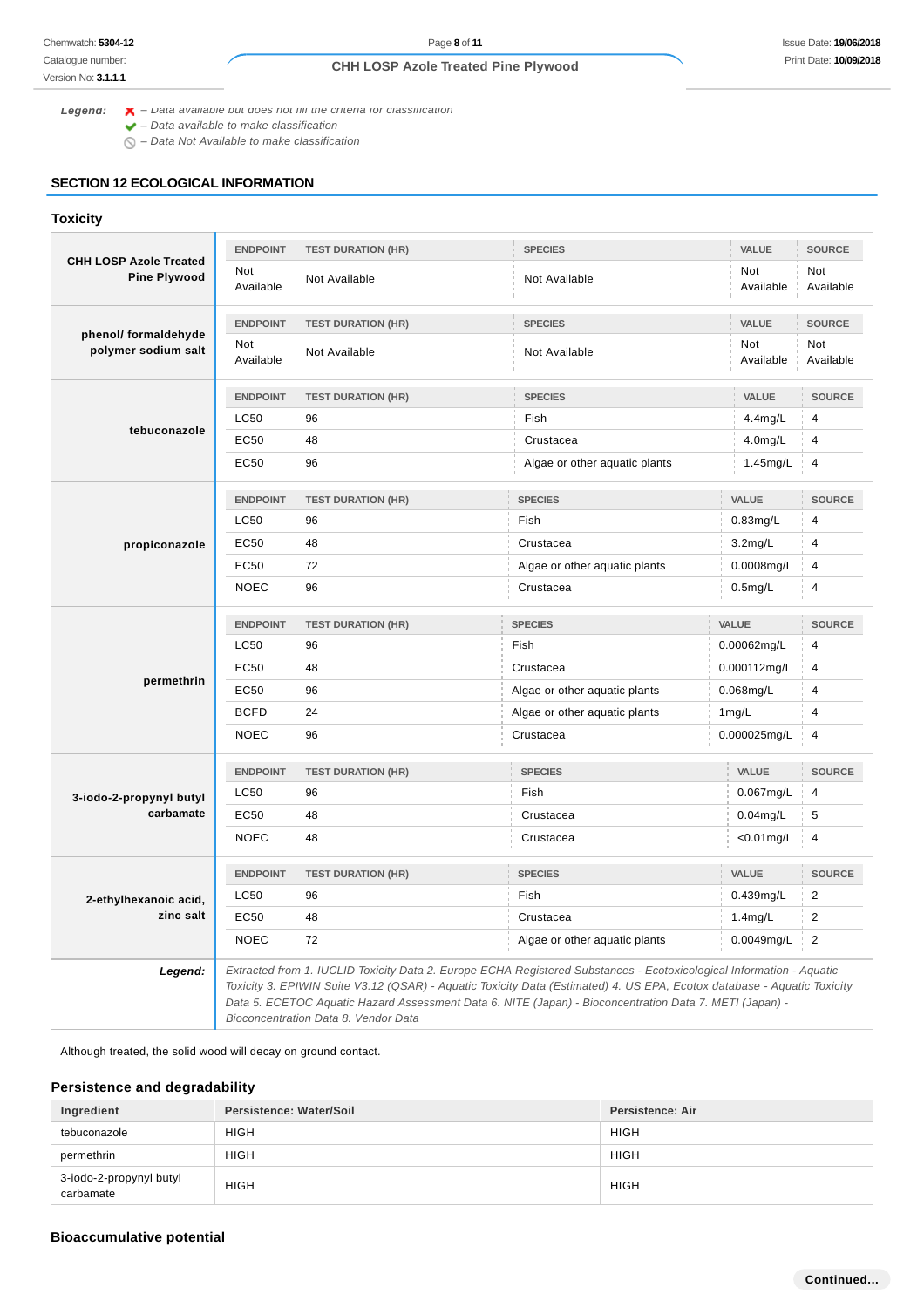Catalogue number: Version No: **3.1.1.1**

#### **CHH LOSP Azole Treated Pine Plywood**

| Ingredient                           | <b>Bioaccumulation</b>   |
|--------------------------------------|--------------------------|
| tebuconazole                         | $HIGH (LogKOW = 5.4673)$ |
| permethrin                           | LOW (LogKOW = $7.4267$ ) |
| 3-iodo-2-propynyl butyl<br>carbamate | LOW (LogKOW = $2.4542$ ) |

## **Mobility in soil**

| Ingredient                           | <b>Mobility</b>       |
|--------------------------------------|-----------------------|
| tebuconazole                         | $LOW (KOC = 20660)$   |
| permethrin                           | $LOW (KOC = 178400)$  |
| 3-iodo-2-propynyl butyl<br>carbamate | LOW ( $KOC = 365.3$ ) |

#### **SECTION 13 DISPOSAL CONSIDERATIONS**

#### **Waste treatment methods Product / Packaging disposal** ▶ Recycle wherever possible or consult manufacturer for recycling options. Consult State Land Waste Management Authority for disposal. Bury residue in an authorised landfill.

Ensure that the hazardous substance is disposed in accordance with the Hazardous Substances (Disposal) Notice 2017

#### **Disposal Requirements**

Not applicable as substance/ material is non hazardous.

#### **SECTION 14 TRANSPORT INFORMATION**

#### **Labels Required**

| <b>Marine</b> | <b>NO</b>             |
|---------------|-----------------------|
|               | <b>110</b><br>۱٬۲۵۸۱۵ |

#### **Land transport (UN): NOT REGULATED FOR TRANSPORT OF DANGEROUS GOODS**

#### **Air transport (ICAO-IATA / DGR): NOT REGULATED FOR TRANSPORT OF DANGEROUS GOODS**

**Sea transport (IMDG-Code / GGVSee): NOT REGULATED FOR TRANSPORT OF DANGEROUS GOODS**

#### **Transport in bulk according to Annex II of MARPOL and the IBC code**

Not Applicable

Classification of Chemicals

#### **SECTION 15 REGULATORY INFORMATION**

#### **Safety, health and environmental regulations / legislation specific for the substance or mixture**

This substance is to be managed using the conditions specified in an applicable Group Standard

| <b>HSR Number</b>                                                                                             | <b>Group Standard</b>                                                                           |                                            |
|---------------------------------------------------------------------------------------------------------------|-------------------------------------------------------------------------------------------------|--------------------------------------------|
| Not Applicable                                                                                                | Not Applicable                                                                                  |                                            |
|                                                                                                               | PHENOL/ FORMALDEHYDE POLYMER SODIUM SALT(40798-65-0) IS FOUND ON THE FOLLOWING REGULATORY LISTS |                                            |
| New Zealand Inventory of Chemicals (NZIoC)                                                                    |                                                                                                 |                                            |
| TEBUCONAZOLE(107534-96-3) IS FOUND ON THE FOLLOWING REGULATORY LISTS                                          |                                                                                                 |                                            |
| New Zealand Hazardous Substances and New Organisms (HSNO) Act -<br>New Zealand Inventory of Chemicals (NZIoC) |                                                                                                 |                                            |
| <b>Classification of Chemicals</b>                                                                            |                                                                                                 |                                            |
| PROPICONAZOLE(60207-90-1) IS FOUND ON THE FOLLOWING REGULATORY LISTS                                          |                                                                                                 |                                            |
|                                                                                                               | New Zealand Hazardous Substances and New Organisms (HSNO) Act -                                 | New Zealand Inventory of Chemicals (NZIoC) |

**Continued...**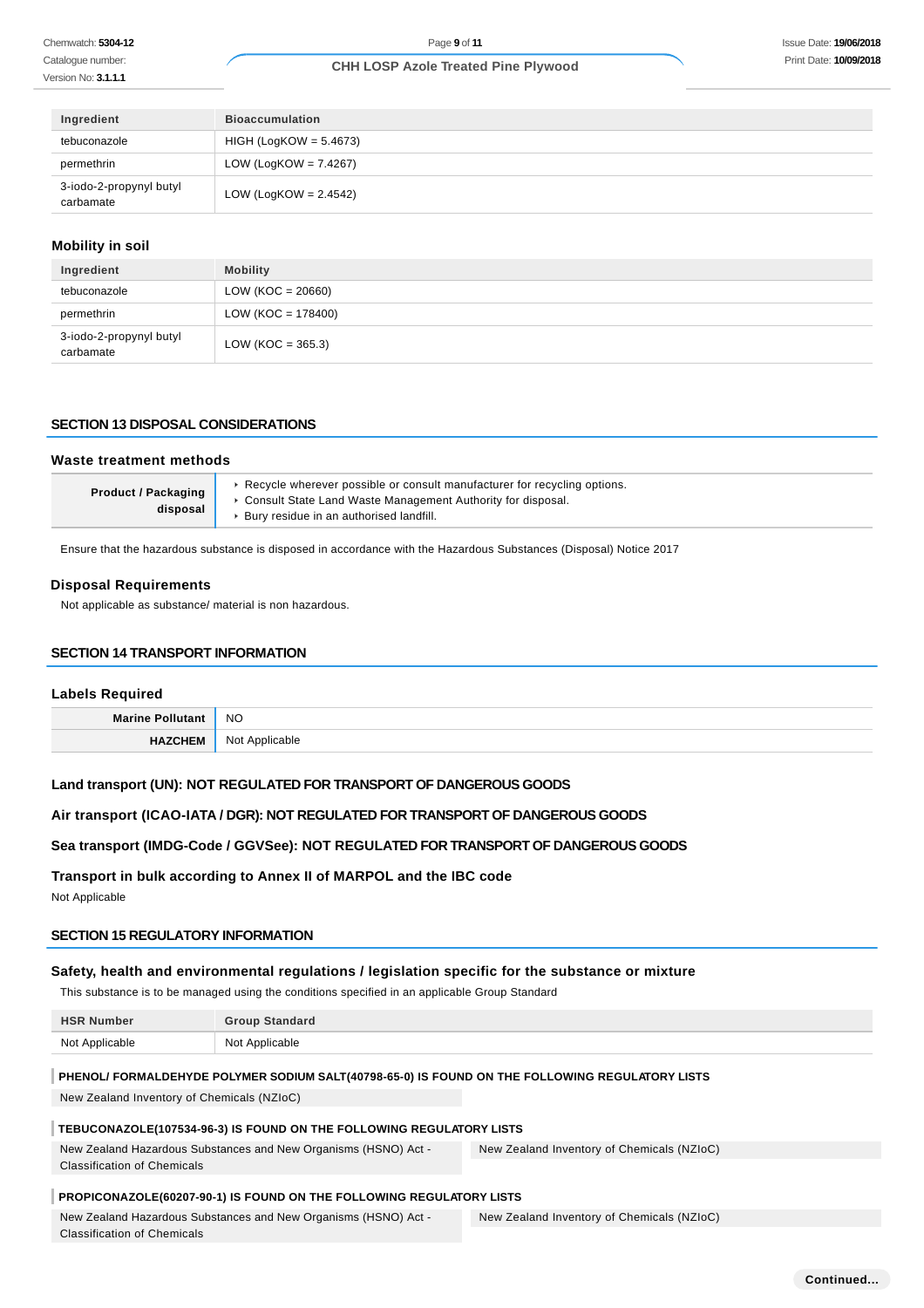Page **10** of **11**

## **CHH LOSP Azole Treated Pine Plywood**

| PERMETHRIN(52645-53-1) IS FOUND ON THE FOLLOWING REGULATORY LISTS                                     |                                            |
|-------------------------------------------------------------------------------------------------------|--------------------------------------------|
| International Agency for Research on Cancer (IARC) - Agents Classified<br>by the IARC Monographs      | New Zealand Inventory of Chemicals (NZIoC) |
| New Zealand Hazardous Substances and New Organisms (HSNO) Act -<br><b>Classification of Chemicals</b> |                                            |
| 3-IODO-2-PROPYNYL BUTYL CARBAMATE(55406-53-6) IS FOUND ON THE FOLLOWING REGULATORY LISTS              |                                            |
| New Zealand Hazardous Substances and New Organisms (HSNO) Act -<br><b>Classification of Chemicals</b> | New Zealand Inventory of Chemicals (NZIoC) |
| 2-ETHYLHEXANOIC ACID, ZINC SALT(136-53-8) IS FOUND ON THE FOLLOWING REGULATORY LISTS                  |                                            |
| New Zealand Hazardous Substances and New Organisms (HSNO) Act -<br><b>Classification of Chemicals</b> | New Zealand Inventory of Chemicals (NZIoC) |

## **Hazardous Substance Location**

Subject to the Health and Safety at Work (Hazardous Substances) Regulations 2017.

| <b>Hazard Class</b> | Quantity beyond which controls apply for<br>closed containers | Quantity beyond which controls apply when use occurring in<br>open containers |
|---------------------|---------------------------------------------------------------|-------------------------------------------------------------------------------|
| Not Applicable      | Not Applicable                                                | Not Applicable                                                                |

#### **Certified Handler**

Subject to Part 4 of the Health and Safety at Work (Hazardous Substances) Regulations 2017.

| <b>Class of substance</b> | <b>Quantities</b> |
|---------------------------|-------------------|
| Not Applicable            | Not Applicable    |

Refer Group Standards for further information

## **Tracking Requirements**

Not Applicable

## **National Inventory Status**

| <b>National Inventory</b>               | <b>Status</b>                                                                                                                                                                                          |
|-----------------------------------------|--------------------------------------------------------------------------------------------------------------------------------------------------------------------------------------------------------|
| Australia - AICS                        | N (tebuconazole)                                                                                                                                                                                       |
| Canada - DSL                            | N (tebuconazole; propiconazole; permethrin)                                                                                                                                                            |
| Canada - NDSL                           | N (3-iodo-2-propynyl butyl carbamate; 2-ethylhexanoic acid, zinc salt; tebuconazole; propiconazole; permethrin; phenol/<br>formaldehyde polymer sodium salt)                                           |
| China - IECSC                           | N (propiconazole)                                                                                                                                                                                      |
| Europe - EINEC / ELINCS /<br><b>NLP</b> | N (phenol/ formaldehyde polymer sodium salt)                                                                                                                                                           |
| Japan - ENCS                            | N (tebuconazole; propiconazole; phenol/ formaldehyde polymer sodium salt)                                                                                                                              |
| Korea - KECI                            | Y                                                                                                                                                                                                      |
| New Zealand - NZIoC                     | Υ                                                                                                                                                                                                      |
| Philippines - PICCS                     | N (propiconazole; phenol/ formaldehyde polymer sodium salt)                                                                                                                                            |
| USA - TSCA                              | N (tebuconazole; propiconazole; permethrin)                                                                                                                                                            |
| Legend:                                 | $Y = All$ ingredients are on the inventory<br>$N = Not$ determined or one or more ingredients are not on the inventory and are not exempt from listing(see specific<br><i>ingredients in brackets)</i> |

#### **SECTION 16 OTHER INFORMATION**

| <b>Povicion</b><br>Date<br>nc | 19/06/2018<br>.                          |
|-------------------------------|------------------------------------------|
| ∩∽≁                           | 2210<br>1/2018<br>$\cdot$ $\lambda$<br>. |

## **Other information**

## **Ingredients with multiple cas numbers**

| <b>Name</b>   | <b>CAS No</b>                                                                      |
|---------------|------------------------------------------------------------------------------------|
| propiconazole | 60207-90-1, 75881-82-2                                                             |
| permethrin    | 52645-53-1, 54774-45-7, 57608-04-5, 93388-66-0, 63364-00-1, 60018-94-2, 75497-64-2 |